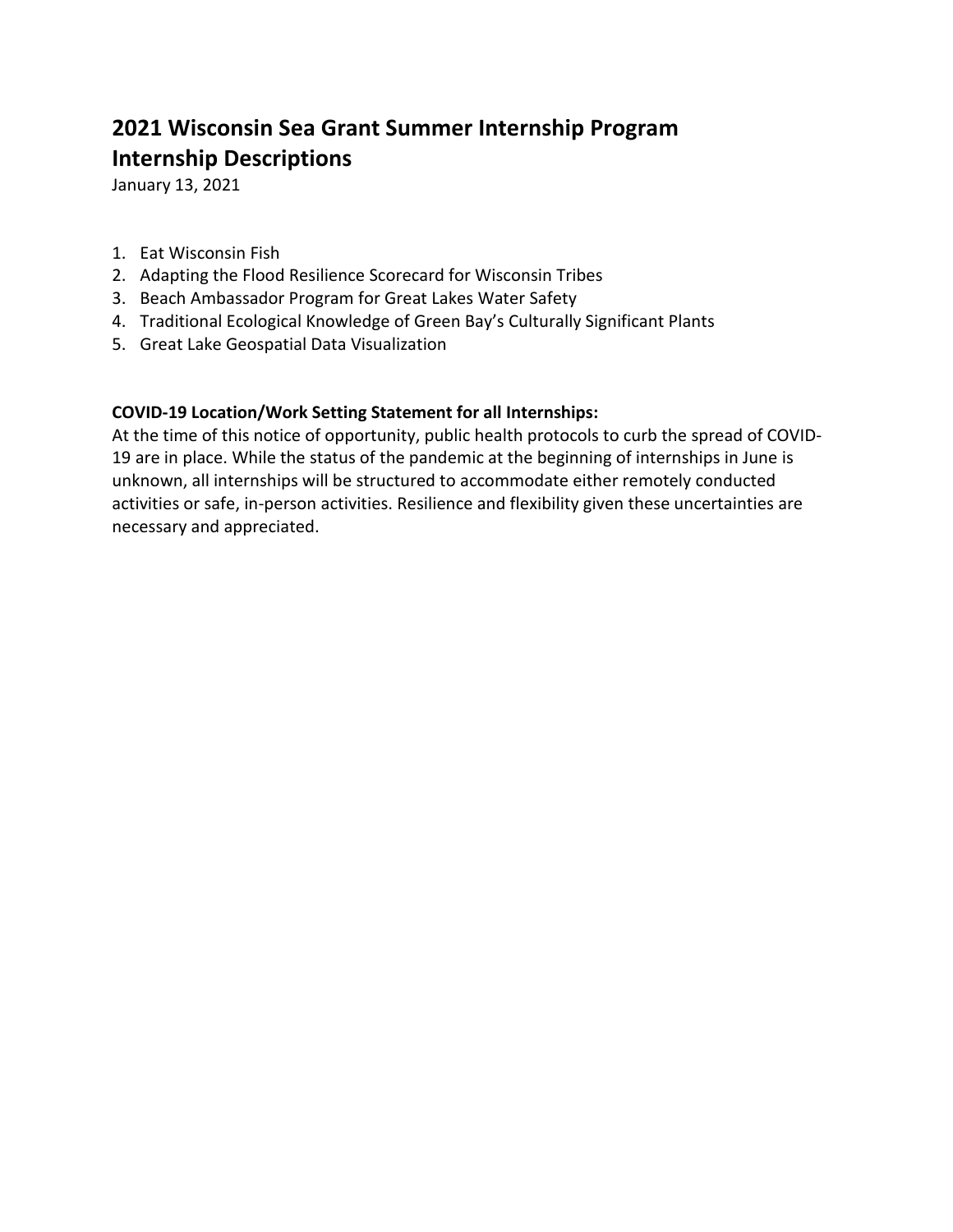# **Eat Wisconsin Fish**

#### **Project Description:**

Eat Wisconsin Fish is about connecting consumers, fish farmers and commercial fishers through information about local fish available for purchase in Wisconsin. Eat Wisconsin Fish supports the goal of creating a safe and sustainable seafood supply to meet consumer demand, as well as fostering informed consumers who understand the health benefits of seafood consumption and how to evaluate the safety and sustainability of the seafood they buy.

#### **Intern Responsibilities:**

Help the program by applying your culinary and/or illustration skills. On the culinary side, you can show off cooking techniques and recipes that focus on fish harvested or produced in Wisconsin. The expectation is that you will film yourself cooking fish with a running commentary in your own kitchen at least once a week over the summer and that you will help make edited versions of these videos available to audiences through the Eat Wisconsin Fish website and social media platforms. If you have artistic interests, you can help tell the story of Wisconsin food-fish by illustrating fish, aquatic food webs, farm-to-table concepts, and the health-related aspects of eating fish. Your work will become part of the Eat Wisconsin Fish website, social media and more.

**Location:**

Virtual

**Work Setting:** Office work (80%), Off-site (20%)

## **Qualifications and Interests:**

- interest in art, food science and science communication
- strong communication skills
- comfortable working independently and as part of a team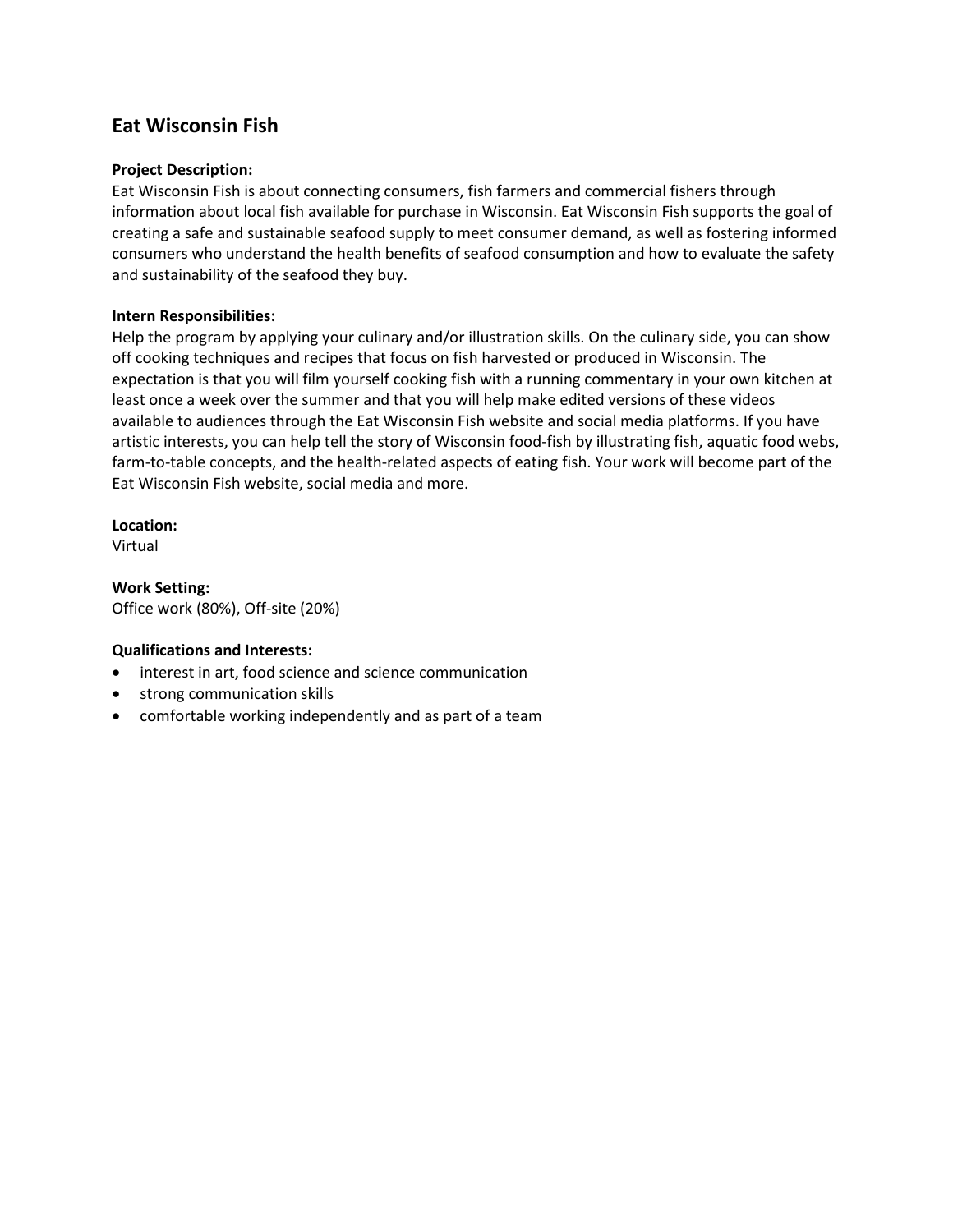# **Adapting the Flood Resilience Scorecard for Wisconsin Tribes**

### **Project Description:**

The state of Wisconsin's abundant water creates innumerous benefits to residents but can also lead to detrimental, and, at times, devastating flooding for communities. Flooding has been a principal cause of damage in over 30 presidential disaster declarations in Wisconsin from 1971 through June 2016, and, as recently as August of 2018, caused more than \$200 million of dollars in damage in southern Wisconsin (Kirwan & The Associated Press, 2018). Repeated severe flooding events, in particular, have taken a toll on communities in northwestern Wisconsin over the last decade [\(https://www.wiscontext.org/washed](https://www.wiscontext.org/washed-away-northwest-wisconsin-copes-costs-changing-climate)[away-northwest-wisconsin-copes-costs-changing-climate\)](https://www.wiscontext.org/washed-away-northwest-wisconsin-copes-costs-changing-climate).

To mitigate the effects of flooding, it is in a community's best interest to put preventative measures in place, but it can be tricky to know where to start. The Flood Resilience Scorecard, released in collaboration between Wisconsin Sea Grant and the Wisconsin Department of Health Services in fall of 2020, was designed to help communities more easily identify what makes them most vulnerable to flooding and what actions they can take to increase their resilience [\(https://www.seagrant.wisc.edu/our-work/focus-areas/coastal-communities/flood-resilience](https://www.seagrant.wisc.edu/our-work/focus-areas/coastal-communities/flood-resilience-scorecard/)[scorecard/\)](https://www.seagrant.wisc.edu/our-work/focus-areas/coastal-communities/flood-resilience-scorecard/). It is a comprehensive, whole community-approach focused tool that can be used by public officials to evaluate flood vulnerability through three different lenses.

#### **Intern Responsibilities:**

After a review of the Flood Resilience Scorecard and associated materials, the intern will be responsible for evaluating the appropriateness of the Flood Resilience Scorecard for tribal communities in the state of Wisconsin (Wisconsin is home to 11 federally recognized tribes,

[https://dpi.wi.gov/amind/tribalnationswi/\)](https://dpi.wi.gov/amind/tribalnationswi/). Additionally, the intern will work with project team members to pilot the Scorecard in a tribal community. This work will add immense benefit to the overall project and its impact across the state.

#### **Location:**

Virtual

**Work Setting:** Office work (60%), Off-site (40%)

#### **Qualifications and interests:**

- comfortable working independently and as part of a team
- experience working with diverse communities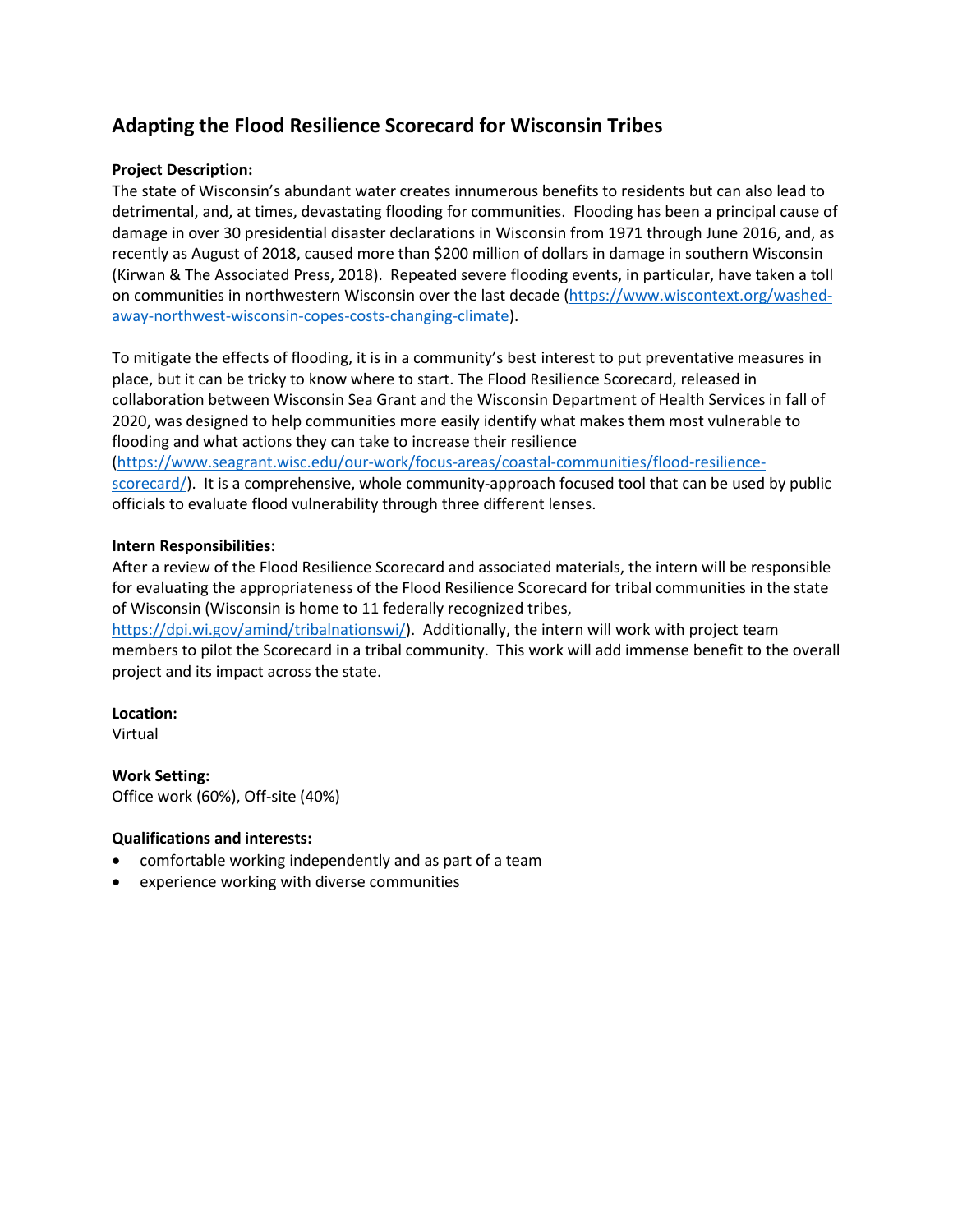# **Beach Ambassador Program for Great Lakes Water Safety**

### **Project Description:**

Issues of water safety on Milwaukee's beaches have been exacerbated due to COVID-19 and high water levels on Lake Michigan. COVID-19 has caused more people to be outside and use the beaches, but many people are not aware of or are not following necessary precautions to ensure safety while on beaches. These factors have led to drownings on local Milwaukee beaches that perhaps could have been prevented with proper awareness through education, outreach, and effective communication of water safety resources. People of color, and particularly African American and Black communities, are at increased risk of drowning due to often having a no or low level of swimming ability (USA Swimming Foundation). The 2021 Beach Ambassador project is a pilot program organized by University of Wisconsin Sea Grant Institute and several Milwaukee-based partners. The Beach Ambassador pilot project aims to create a new platform for effectively communicating Lake Michigan beach conditions and increasing awareness and knowledge among the general public to prevent further unnecessary drownings.

#### **Internship Responsibilities:**

- Work with a small team to visit Milwaukee area beaches with the purpose of educating the general public about current or potential beach hazards, including rip tides and beach closures due to water quality.
- Regularly work in coordination with project team and Milwaukee County lifeguards and staff to be knowledgeable of up to date weather and water quality conditions
- Participate in a 1 to 2 day training program on beach safety and how to effectively convey safety messaging as a Beach Ambassador.
- Supervise part-time hourly staff
- Clearly and effectively communicate current or potential beach hazards with beach goers.

#### **Location:**

Milwaukee, Wisconsin (see COVID-19 statement on page 1)

#### **Work Setting:**

Office work (50%), Field work (50%)

#### **Qualifications and interests:**

- Must be able to work flexible hours including some early evenings and weekends
- Ability and desire to work outside during a variety of weather conditions
- Safe interaction with the public if COVID-19 restrictions are still in place, including the use of face masks at all times while working.
- Comfort in approaching and enthusiastically communicating with members of the public
- An interest in water safety and social justice
- Leadership skills and knowledge of Google Suite (ex: Docs, Meet, Sheets, Drive)
- Upper class with status of junior, senior, or recent graduate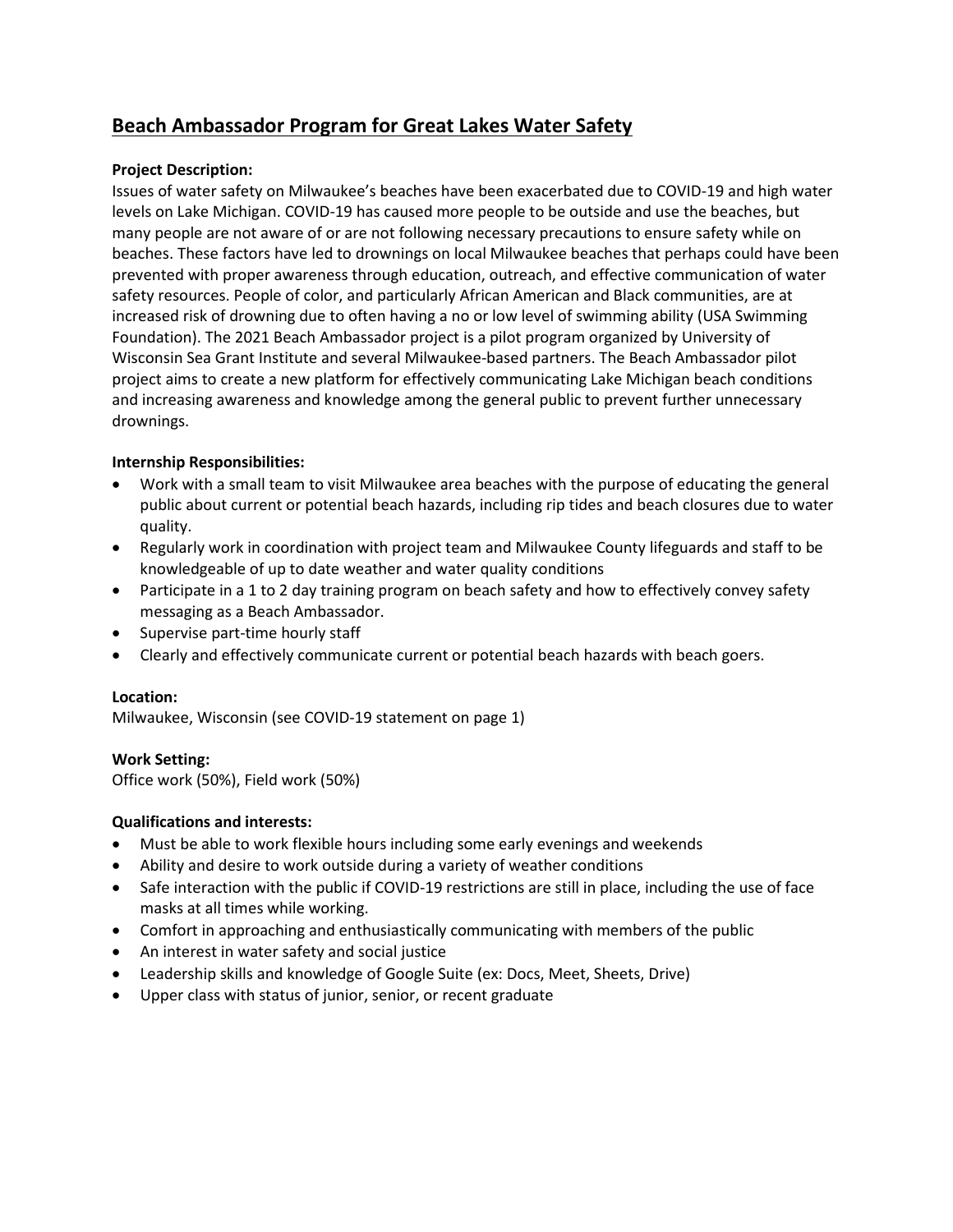# **Traditional Ecological Knowledge of Green Bay's Culturally Significant Plants**

### **Project Description:**

Harvesting, medicinal, and food practices of plants using traditional ecological knowledge that was/is common with First Nations people in the area continues to be significant in honoring sovereignty and treaty rights. Through a mentorship with the UW-Green Bay First Nations Graduate Assistant this project will focus on integrating traditional ecological knowledge of medicinal plant species on UW-GB owned and managed coastal properties including the UW-GB Cofrin Memorial Arboretum, Point au Sable Nature Preserve, and Wequiock Creek Natural Area. This 10-week summer internship will be focused on identifying and implementing sustainable practices around medicinal plants and harvesting.

#### **Intern Responsibilities:**

This intern will engage with First Nations Studies Department, and UWGB Sea Grant to raise awareness about medicinal plants cultural and ecological significance within UWGB campus. This may include but is not limited to, attending workshops about medicinal plants and harvesting practices, plant identification and surveys, creation of outreach and education materials, and engagement with First Nations communities in the surrounding area of Green Bay.

#### **Location:**

Green Bay, Wisconsin (see COVID-19 statement on page 1)

**Work Setting:** Office work (50%), Off-site (50%)

## **Qualifications:**

- interest in Native and Indigenous knowledge systems
- creativity
- comfortable working as part of a team
- ability to drive to off-site locations (valid driver's license, good driving record, etc.)